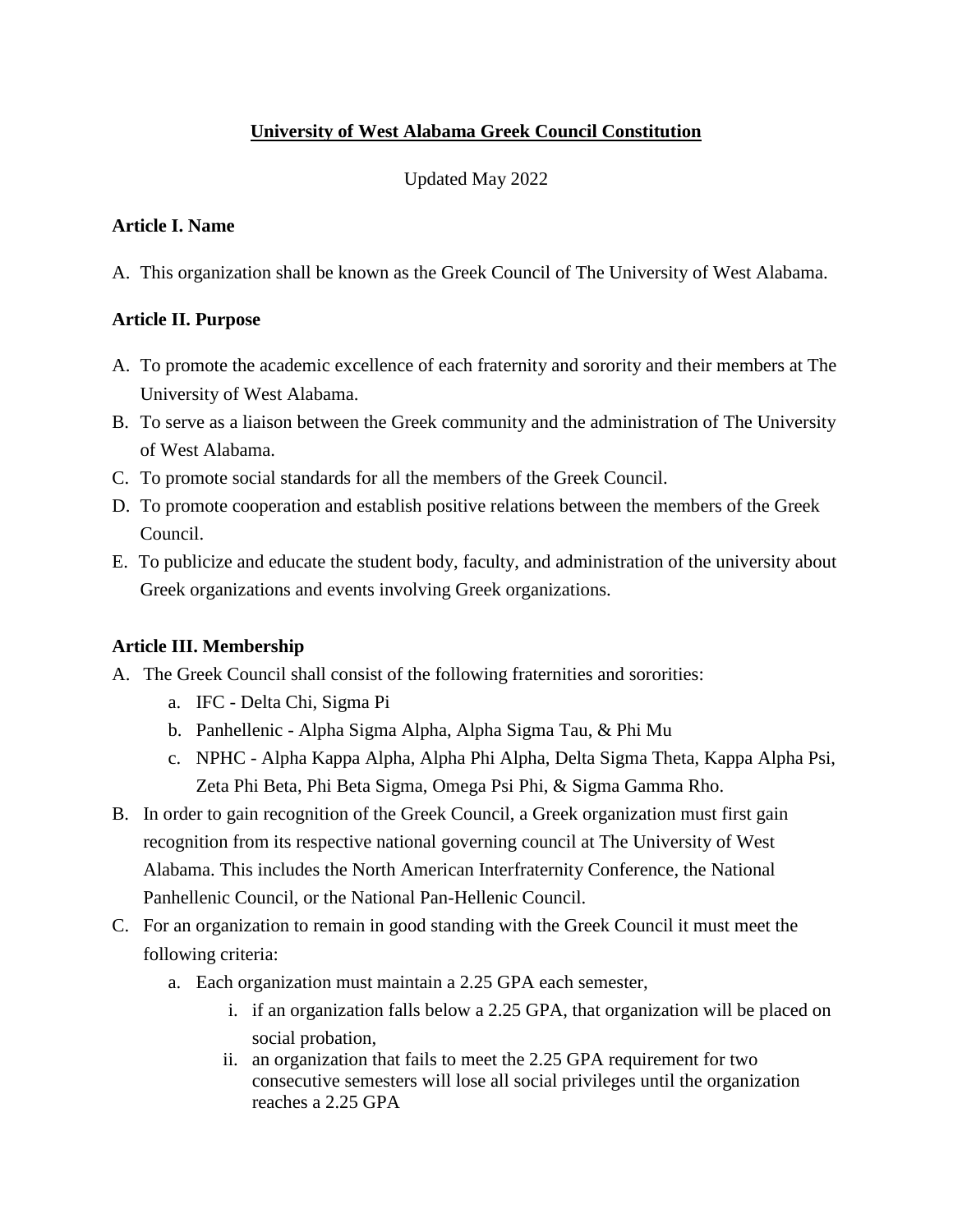- b. Each organization must maintain 5 active members,
- c. Each organization must submit a new member roster to the Office of Student Life within one week of an intake event.
- d. Each organization must submit a roster to the Office of Student Life by the second week of classes of each semester.
- D. If an organization falls below 5 active members for two consecutive semesters, the organization will be subject to review by the Executive Council to determine what if any action should be taken.

## **Article IV. Elections**

- A. The election process of Greek Council shall be as follows:
	- a. Elections will be held during spring semester every year by popular vote.
		- i. Each organization shall nominate one member for election,
		- ii. Greek Council shall be comprised of the three highest vote earners from each council, and the next three highest vote earners.

## **Article V. Meetings**

- A. Regular meetings shall take place at least once a month and will be set by the Greek Council.
- B. Special meetings may be called at the discretion of the Greek Council or Advisor, or upon the request of any Greek Council member; if the circumstance is deemed appropriate by either the Greek Council or the Office of Student Life.
- C. The following regulations shall apply to voting:
	- a. A majority of voting members will constitute a quorum.
	- b. In all questions put before the Greek Council each member shall have one vote.
	- c. Except as where stipulated, a simple majority shall determine the action of the Greek Council.
	- d. Voting shall be by raise of hands.

## **Article VI. Disciplinary Action**

A. If an organization is subjected to disciplinary action they must be notified in writing of the disciplinary action and why they are being subjected to it.